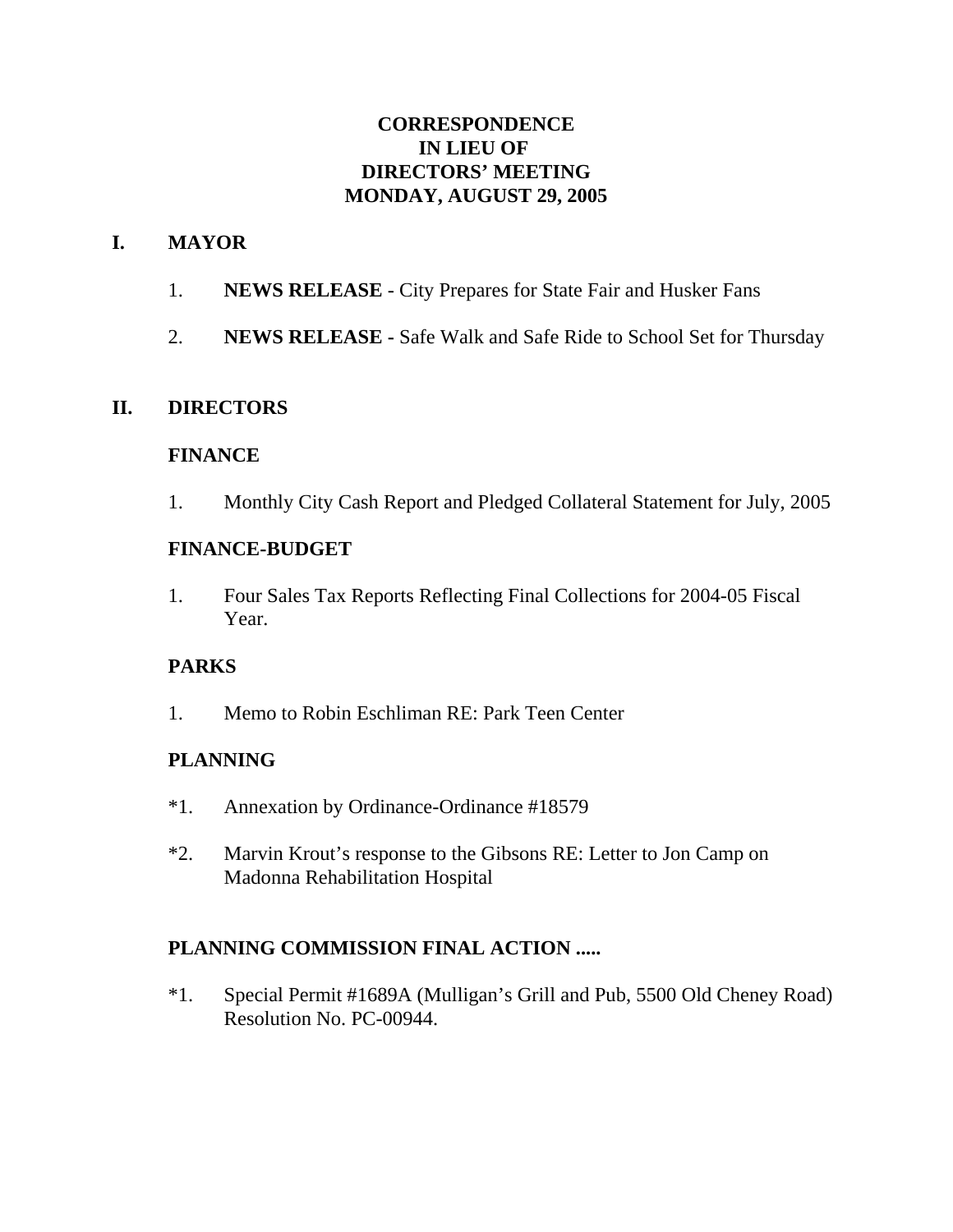### **PUBLIC WORKS**

- <sup>\*1</sup>. Letter from Thomas Schafer to Mr. Hurd RE:  $56<sup>th</sup>$  & Shadow Pines
- \*1. **ADVISORY** North 56<sup>th</sup> Street & Arbor Road Water Main
- **\*2. ADVISORY** Paving Unit #139 Benton Street Paving Proj.#565139

### **WOMEN'S COMMISSION**

- \*1. **NEWS RELEASE**  RE: Women's Commission Elects New Officers For 2005-06 -(See Release)
- **\*2. NEWS RELEASE -** RE: Nominations Open for Awards Program

## **III. CITY CLERK**

**1. Letter from City Clerks Office -** Written to Linda Weaver Beacham by Doug Lienemann of Haymarket Development Corporation - RE: Adotping the unphased construction approach for rebuilding the overpass.

## **IV. COUNCIL**

 **A. COUNCIL REQUESTS/CORRESPONDENCE**

#### **JONATHAN COOK**

1. Request to Public Works & Utilities Department/ Weed Control Authority - RE: Overgrown weeds SW  $25^{th}$  & W Plum - (RFI#126 - 8/12/05). — 1.) **SEE RESPONSE FROM RUSS SHULTZ, WEED CONTROL AUTHORITY RECEIVED ON RFI#126 - 8/15/05.**

## **COUNCIL - RFI'S**

1. Council RFI#5 - Council RFI Request to Health and Public Works RE: 4<sup>th</sup> Street Dust Problem concerns from Danny Walker (RFI#5 Sent 08-23-05 - Request from Chair)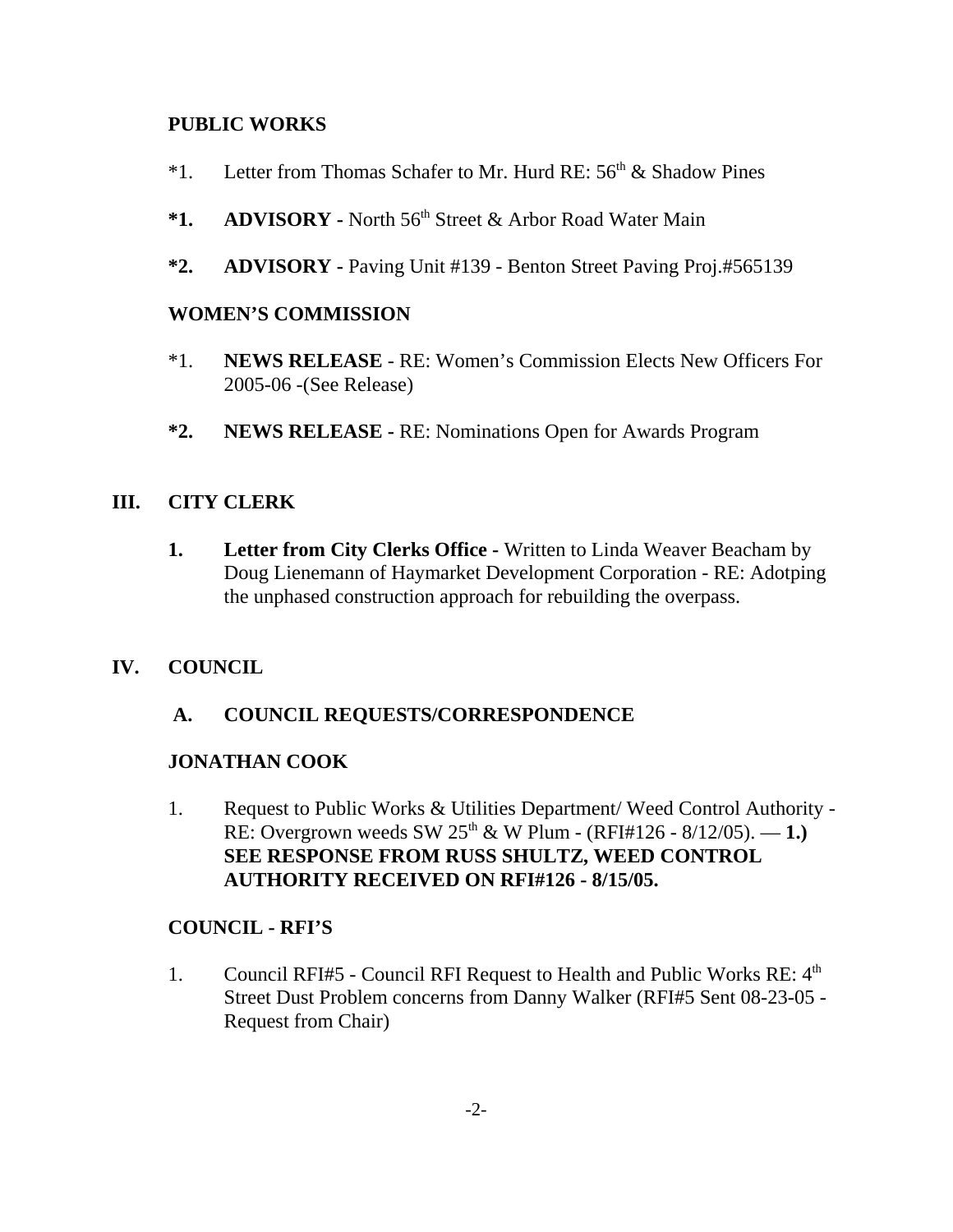## **ROBIN ESCHLIMAN**

- 1. Request to Mark Bowen, Mayor's Office RE: Weekly updates to the City Council on the status of ITI - (RFI#1 - 7/07/05). — **1.) SEE RESPONSE FROM MARK BOWEN, MAYOR'S OFFICE RECEIVED ON RFI#1 - 8/04/05.**
- 2. Letter From Bruce Wright RE: Response to Councilman Cook's resolution supporting parks & trails

# **DAN MARVIN**

1. Request to Finance Department OR Personnel Department - RE: All Tax Funds-Expenditures By Category-1998-99 Through 2005-06 Mayor Recommended Budget - (RFI#1 - 8/15/05)

# **ANNETTE McROY**

- 1. Request to Karl Fredrickson, Public Works & Utilities Director/Lynn Johnson, Parks & Recreation Director - RE: A Divided City - (RFI#166 - 7/21/05)
- 2. Request to Public Works & Utilities-Water RE: Concerned the water pressure provided to the Highlands neighborhood is less than adequate - (RFI#167 - 7/29/05) - **SEE RESPONSE FROM JERRY OBRIST, PW ON RFI#167 RECEIVED ON 08-23-05**
- 3. Request to Public Works & Utilities-Sidewalks RE: Construction of a sidewalk on City property along NW 1<sup>st</sup> Street-south of Fire Station 14 -(RFI#168 - 7/29/05) **- SEE RESPONSE FROM HARRY KROOS, PW ON RFI#168 RECEIVED ON 08-23-05**
- 4. Request to Law Department RE: What is the reasoning behind the prohibition of not allowing pawn shops to operate on Sunday? - (RFI#169 - 8/12/05)

# **PATTE NEWMAN**

1. Request to Karl Fredrickson, Public Works & Utilities Director/Police Chief Tom Casady - RE: Please provide the crash data for the intersection of 44th & Cleveland - (RFI#36 - 7/25/05) — **1.) SEE RESPONSE FROM POLICE CHIEF TOM CASADY RECEIVED ON RFI#36 - 7/25/05. SEE RESPONSE FROM SCOTT OPFER, PUBLIC WORKS ON RFI#36** - **RECEIVED 7/28/05**